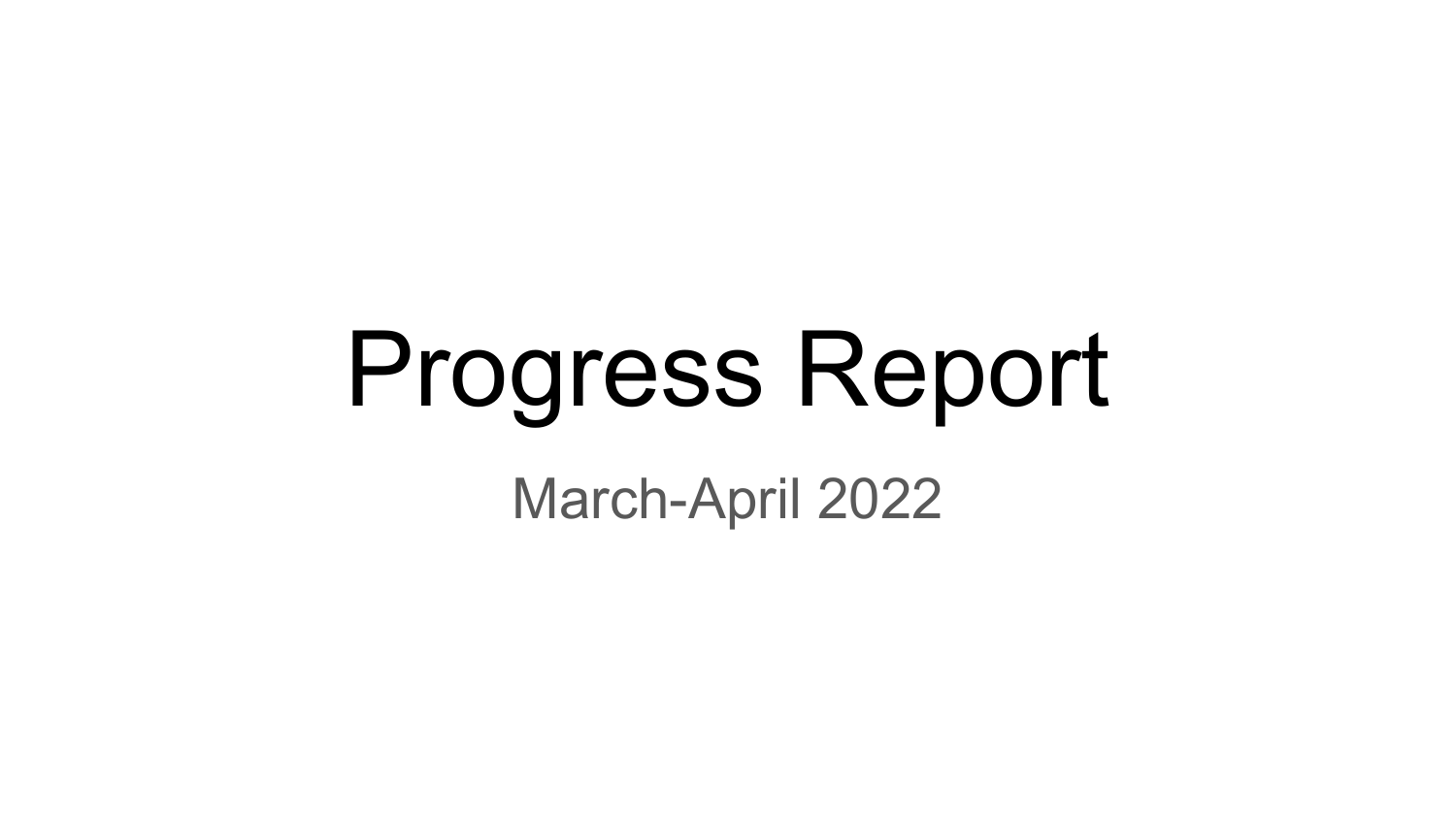# Agenda

- Solved and inspected multiple basic examples with RooFit.
- Conceptualized the code generation approach for RooFit.
	- Worked on converting a Histfactory mode to a n-ary tree like structure that helps parse and construct the code
	- Built dummy RooFit classes that can be used to perform code generation.
- Presented the Error Estimation Framework at SIAM UQ'22
- Worked on multiple issues/features for the FP Error Estimation Framework.
	- Error printing for **clad::estimate\_error**.
	- Build default **std::abs** cast over errors + other abstractions over clang expression generation.
	- Error estimation of nested function calls In Progress.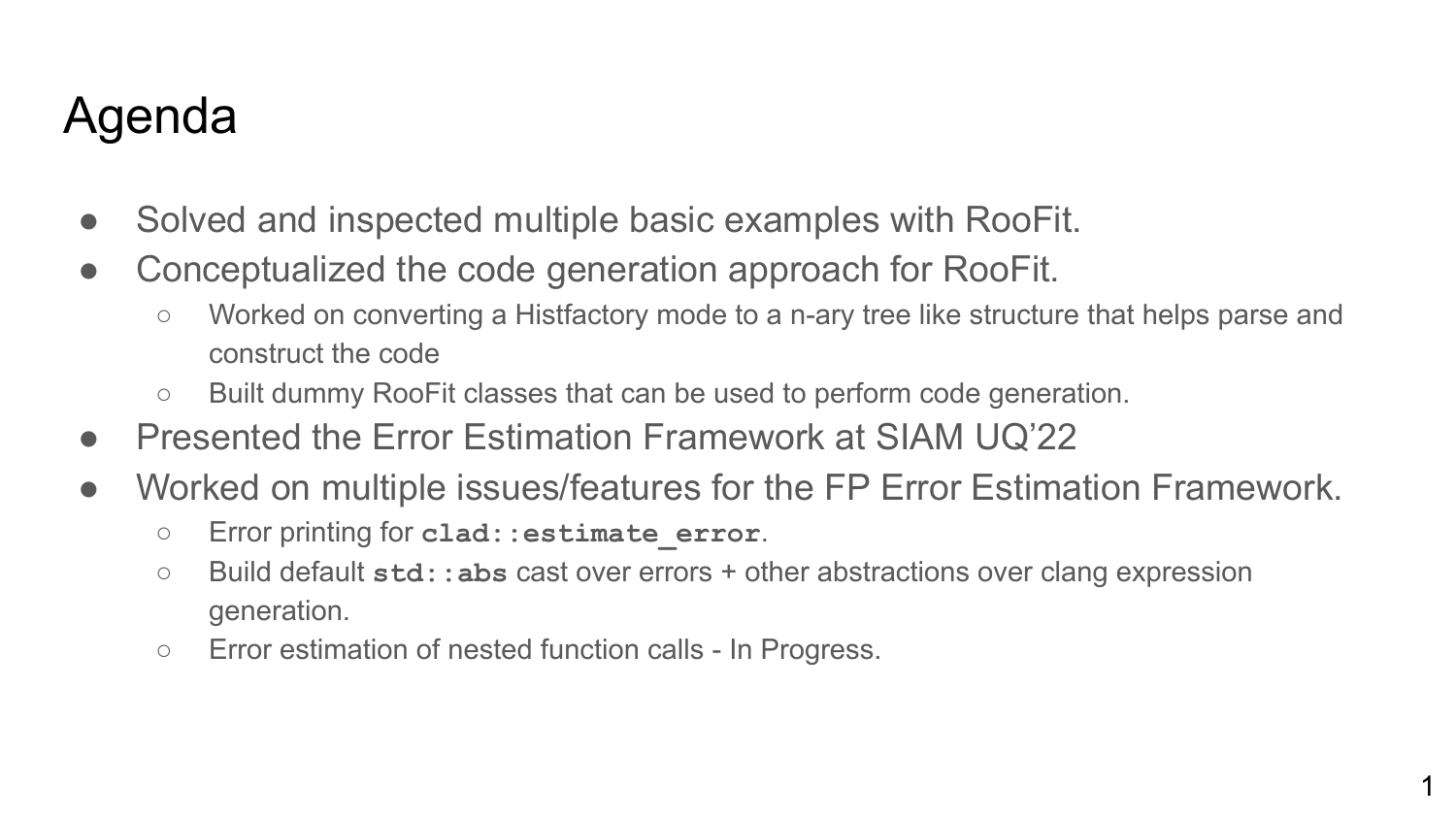# RooFit Examples with Clad

- The initial part of the work was to check if clad can differentiate simplified RooFit models.
- As such, we manually coded the C++ equivalent of a basic RooFit model and also a class that represented the squashed model.

```
double nll002(double lumi, double sigXsecOverSM, double
gamma_stat_channel1_bin_0, double gamma_stat_channel1_bin_1) {
  for (std::size_t iSample = 0; iSample < nSamples; ++iSample) 
      // calculate mu
   // calculate nll
  return nll;
}
```
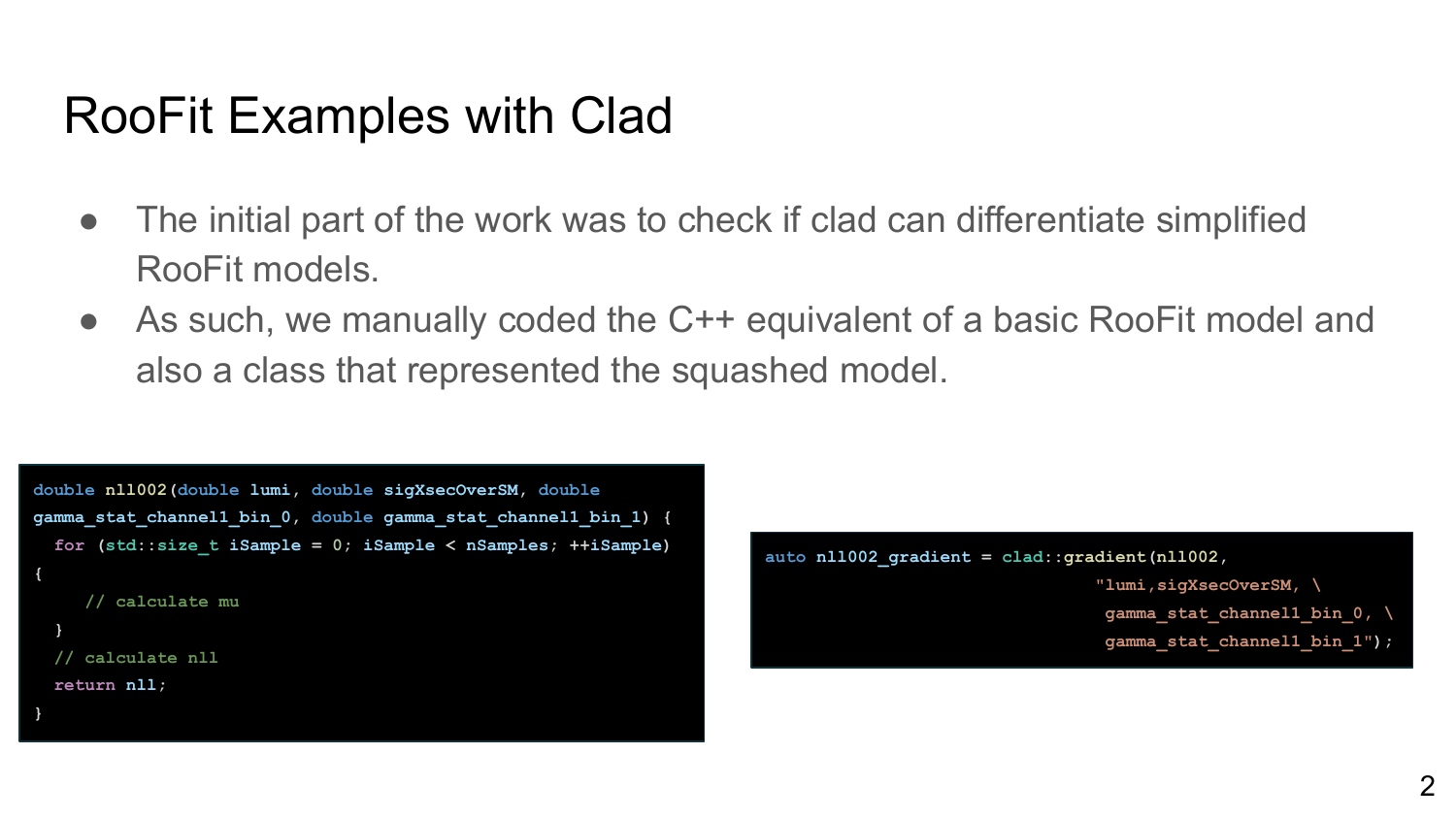# RooFit Examples with Clad

```
class HFLikelihoodWrapper final : public RooAbsReal {
protected:
  void evaluateGradient(double *out) const override {
     out[0] = 0;
     out[1] = 0;
     out[2] = 0;
     out[3] = 0;
    nl1002 gradient.execute( lumi, mu, gamma0, gamma1, &out[0], &out[1], &out[2], &out[3]);
};
```
- Lastly, we call minimize with the object of the squashed class.
- Two major issues with minimization with clad produced gradients:
	- Minuit1 does not converge correctly possibly because it relies on the step size provided by first order numerical derivatives. The step size by that point becomes a good estimate.
	- With Minuit2, the convergence is correct but it takes longer. This could be attributed to the line search that is performed for minimizations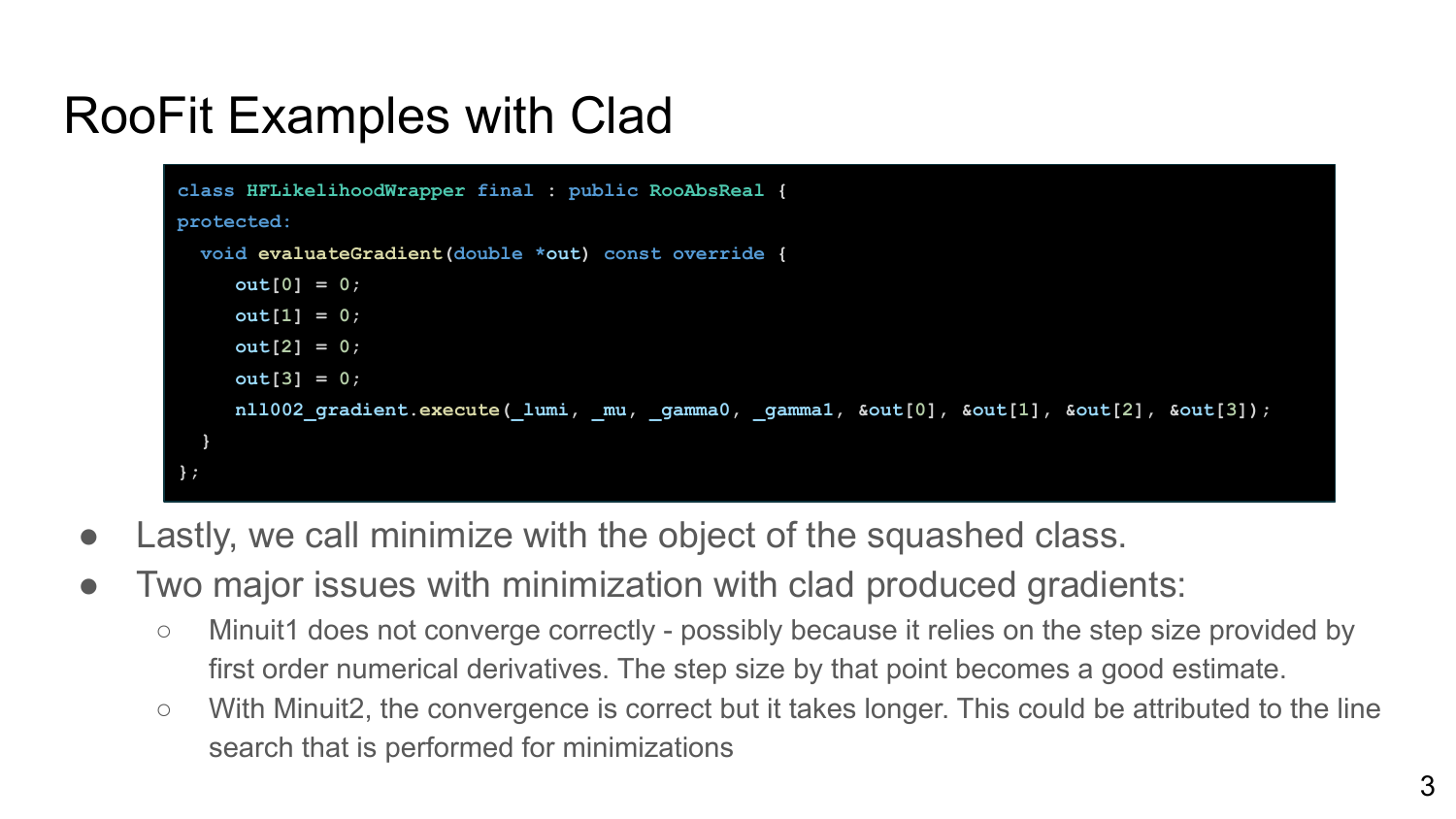# RooFit Examples with Clad

• The biggest challenge is to use AD on software that is really optimized for using numerical derivatives. As such the AD approach ends up suffering from overhead incurred by the workarounds.

• All this work is documented on the following github repository: <https://github.com/guitargeek/roofit-clad-work>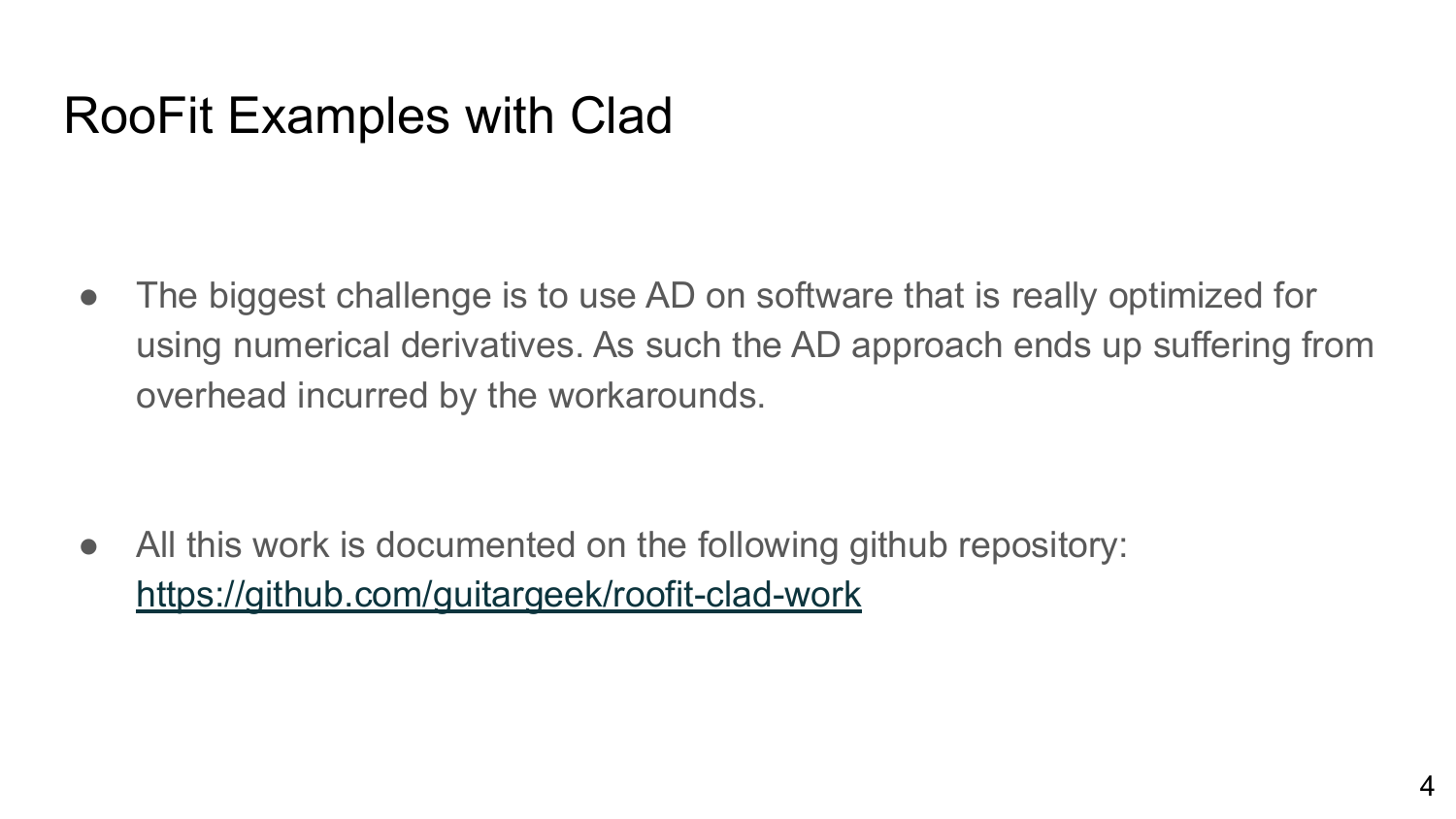• Model the compute graph with an N-ary tree, model the RooFit classes with a **translate** function that translates the corresponding RooFit object to C++ code.

**}**

• All this generation is fairly static in nature, only the inputs/results to each **translate** function change.

```
std::string NTree::getCode() {
   std::string code = "", global = "";
   getCodeRecur(this, code, global);
   return global + code;
}
```

```
void NTree::getCodeRecur(NTree* head, std::string&
code, std::string& global) {
   for(auto it : head->child) {
      getCodeRecur(it, code, global);
 }
    code += head->data->translate(head, global);
```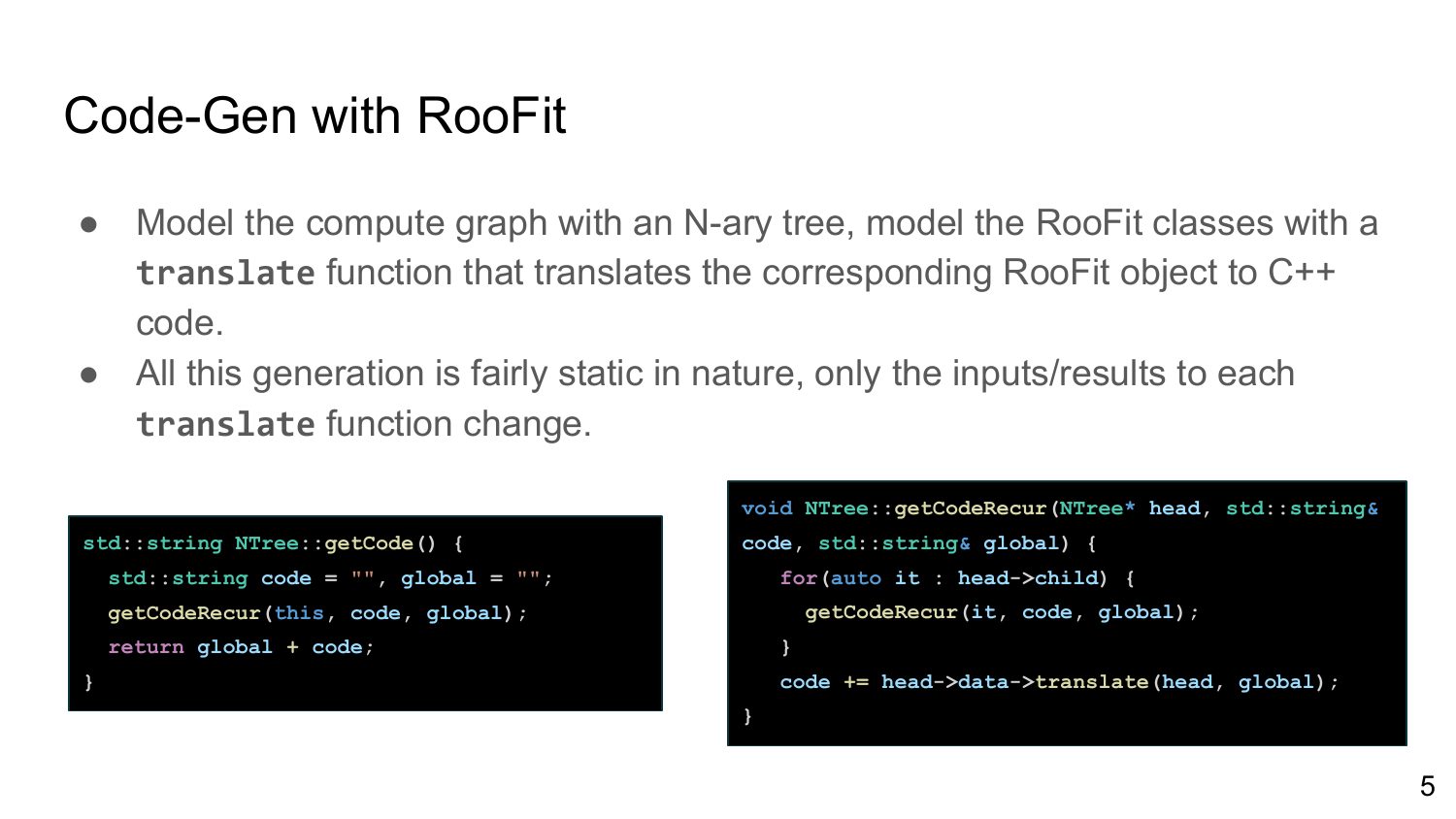```
class ExRooHistFunc : public ExRooReal{
public:
 // . . .
std::string translate(NTree *head, std::string &globalScope) override {
   if (init) {
     globalScope += "double " + name + "[" + std::to_string(nBins) + "]" + initalizer + ";\n";
     if (unroll){
       globalScope += "double binBoundaries[" + std::to string(nBins + 1) + "];\n";
        std::string x = head->child[0]->data->getResult();
       unrollGetBins(x, bin, globalScope);
 }
     init = false;
    }
  result = name + "[" + bin + "["; return "";
  }
};
```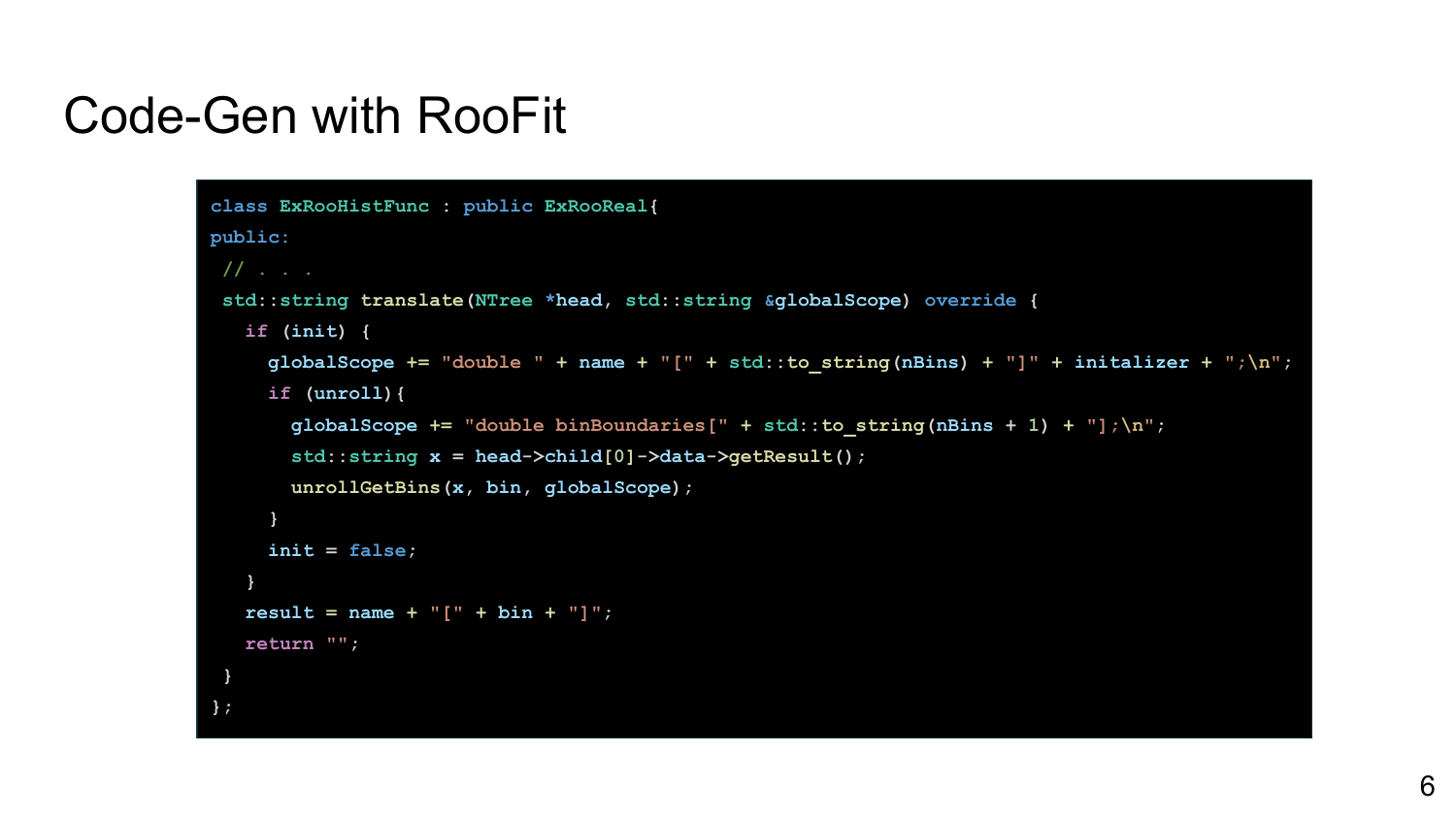```
class ExRooHistFunc : public ExRooReal{
public:
 // . . .
 std::string translate(NTree *head, std::string &globalScope) override {
   if (init) {
     globalScope += "double " + name + "[" + std::to string(nBins) + "]" + initalizer + ";\n";
      if (unroll){
       globalScope += "double binBoundaries[" + std::to string(nBins + 1) + "];\n";
        std::string x = head->child[0]->data->getResult();
        unrollGetBins(x, bin, globalScope);
 }
      init = false;
 }
  result = name + "[" + bin + "[";
   return "";
  }
};
                                                          getResult returns the variable a 
                                                          RooFit object represents, used to 
                                                          propagate results/input between 
                                                          nodes.
```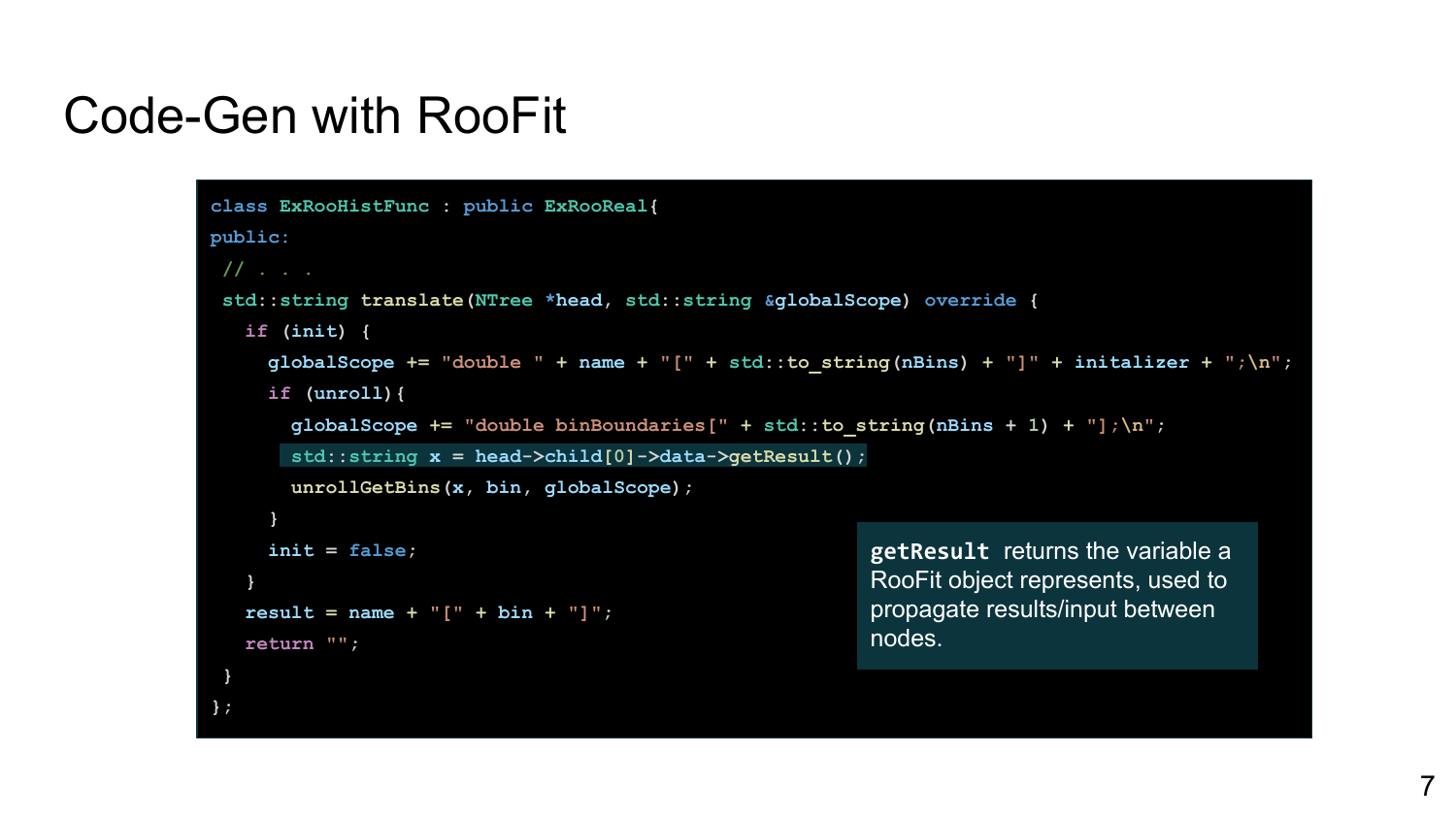```
class ExRooHistFunc : public ExRooReal{
public:
 // . . .
 std::string translate(NTree *head, std::string &globalScope) override {
   if (init) {
    globalScope += "double " + name + "[" + std::to string(nBins) + "]" + initalizer + ";\n";
     if (unroll){
       globalScope += "double binBoundaries[" + std::to string(nBins + 1) + "];\n";
        std::string x = head->child[0]->data->getResult();
        unrollGetBins(x, bin, globalScope);
 }
     init = false;
 }
  result = name + "[" + bin + "[";
   return "";
  }
};
                                                          globalScope stores variable 
                                                          declarations so that they can be 
                                                          placed before the generated code.
```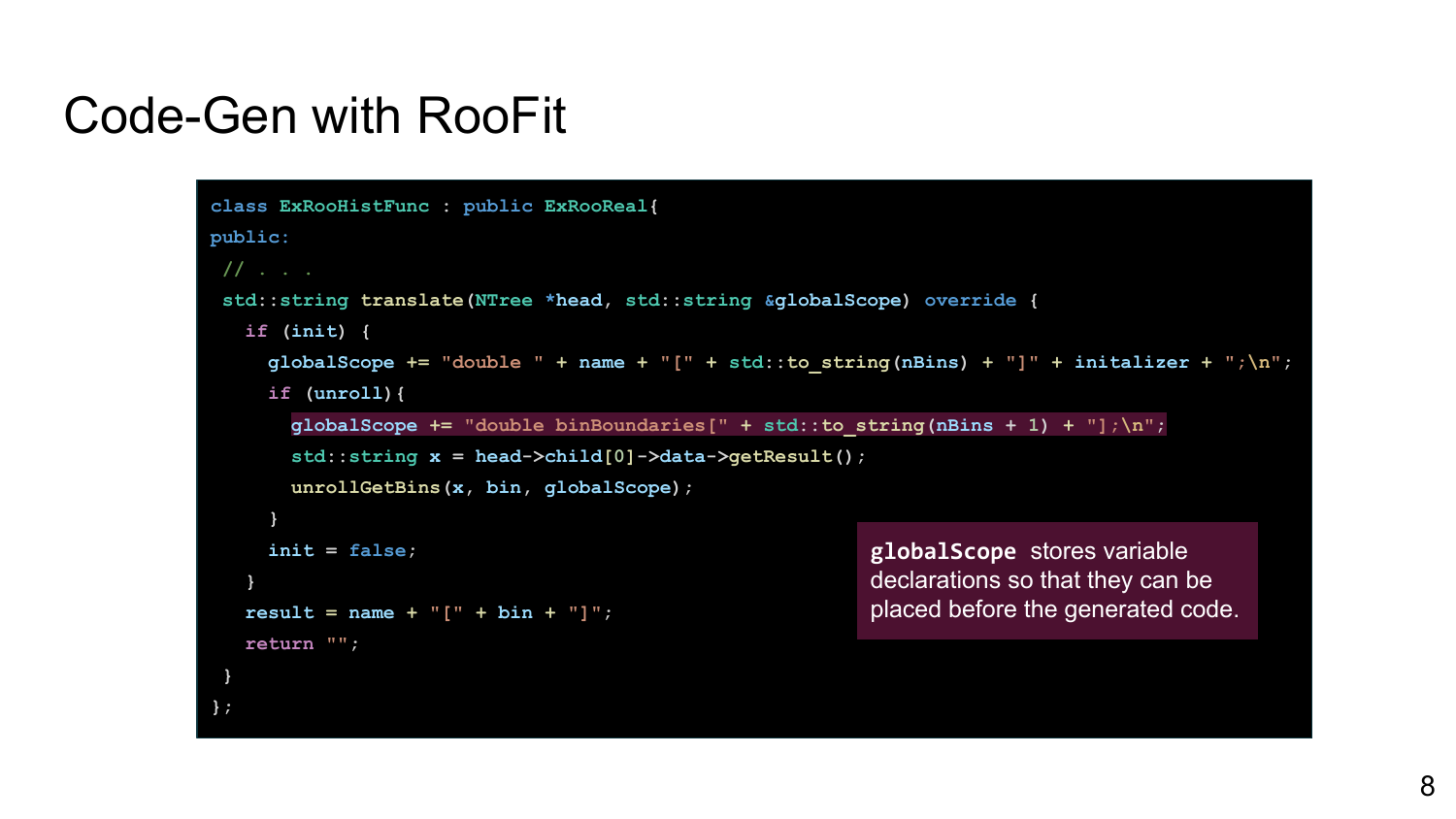```
class ExRooHistFunc : public ExRooReal{
public:
 // . . .
 std::string translate(NTree *head, std::string &globalScope) override {
   if (init) {
     globalScope += "double " + name + "[" + std::to string(nBins) + "]" + initalizer + ";\langle n";
      if (unroll){
       globalScope += "double binBoundaries[" + std::to string(nBins + 1) + "];\n";
        std::string x = head->child[0]->data->getResult();
        unrollGetBins(x, bin, globalScope);
 }
      init = false;
 }
   result = name + "[" + bin + "[";
    return "";
  }
};
                                                               If an object specifies "code", we 
                                                               build and return it so that it can be 
                                                               added to the function body.
                                                               We also store the variable 
                                                               represented by this class's object 
                                                               in the result variable.
```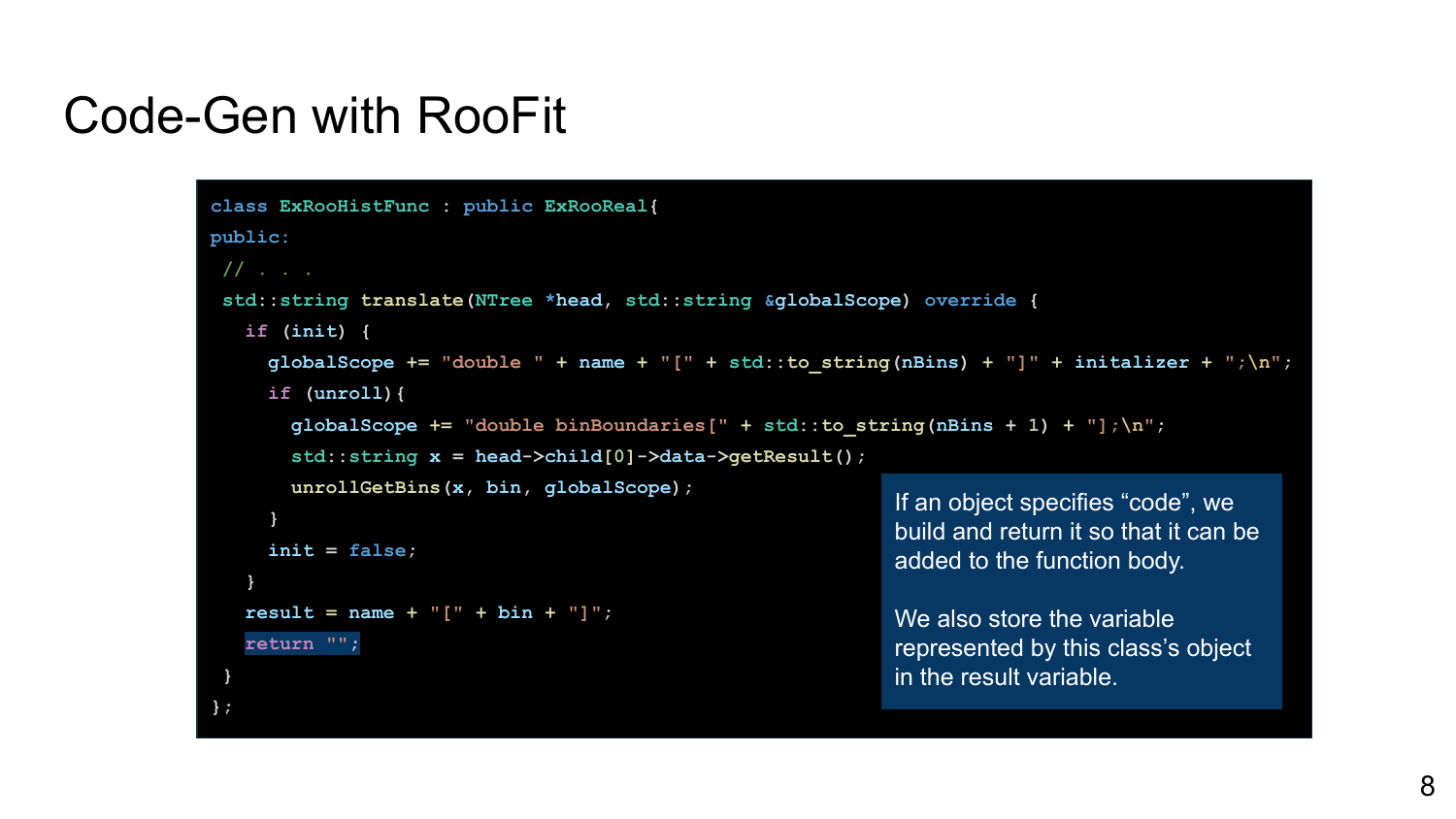```
ExRooAbsReal SF1("SigXsecOverSM");
ExRooConst SF2(1), SF3(1);
ExRooHistFunc sig(true, "ibin", "sig", "{20, 10}"),
              bgk1(false, "ibin", "bgk1", "{100, 0}"),
              bgk2(false, "ibin", "bgk2", "{0, 100}");
ExRooAbsReal X("x");
ExRooRealSum MU("mu", {&sig, &bgk1, &bgk2}, {&SF1, &SF2, &SF3});
NTree *head = new NTree(/*build a nested tree*/);
```

```
std::string code = "double nll(double x, double SigXsecOverSM) { \n"
                         + head->getCode() 
                         + " return " + head->data->getResult() + ";\n}\n";
std::cout << code;
gInterpreter->Declare(code.c_str());
gInterpreter->ProcessLine("#include \"clad/Differentiator/Differentiator.h\"");
gInterpreter->ProcessLine("auto df = clad::gradient(nll, \"SigXsecOverSM\");");
gInterpreter->ProcessLine("df.dump();");
```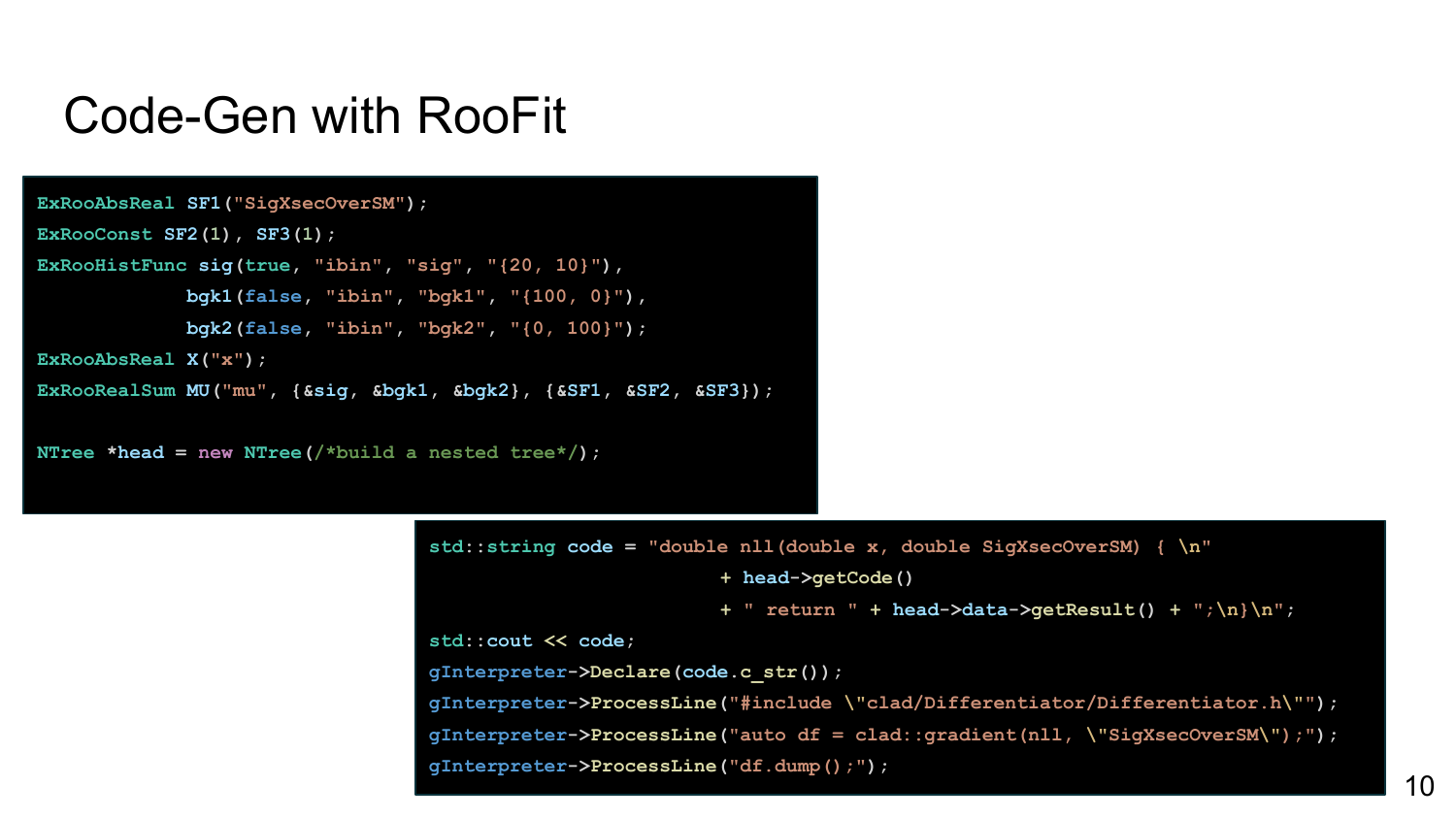```
double nll(double x, double SigXsecOverSM) {
double sig[2]{20, 10};
double binBoundaries[3];
int ibin= 0;
while (binBoundaries[ibin] < x) {
    ibin++;
}
double bgk1[2]{100, 0};
double bgk2[2]{0, 100};
double mu = 0;
mu += sig[ibin] * SigXsecOverSM;
mu += bgk1[ibin] * 1.000000;
mu += bgk2[ibin] * 1.000000;
return mu;
}
```
● We are able to also calculate the derivative of the generated code using ROOT cling.

• Waiting on a discussion with Jonas to figure out how to move forward.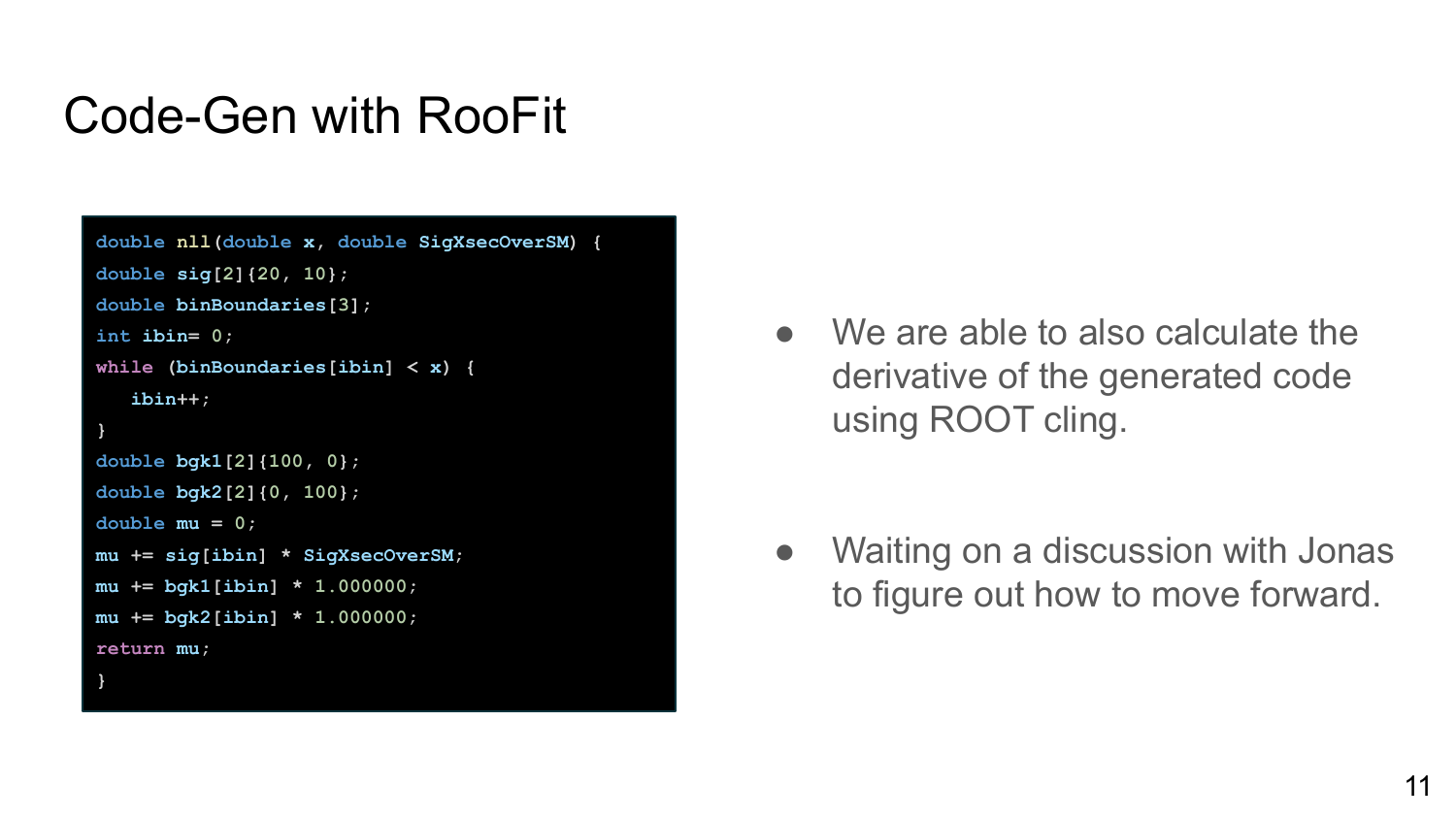### SIAM UQ 2022

 $\bullet$  Talk went well, the recording is up here: <https://siamuq22.us2.pathable.com/meetings/virtual/5MFQ2KnbzDMfH4TWA>

● Possible collaboration opportunities, needs some patches/improvements to the framework.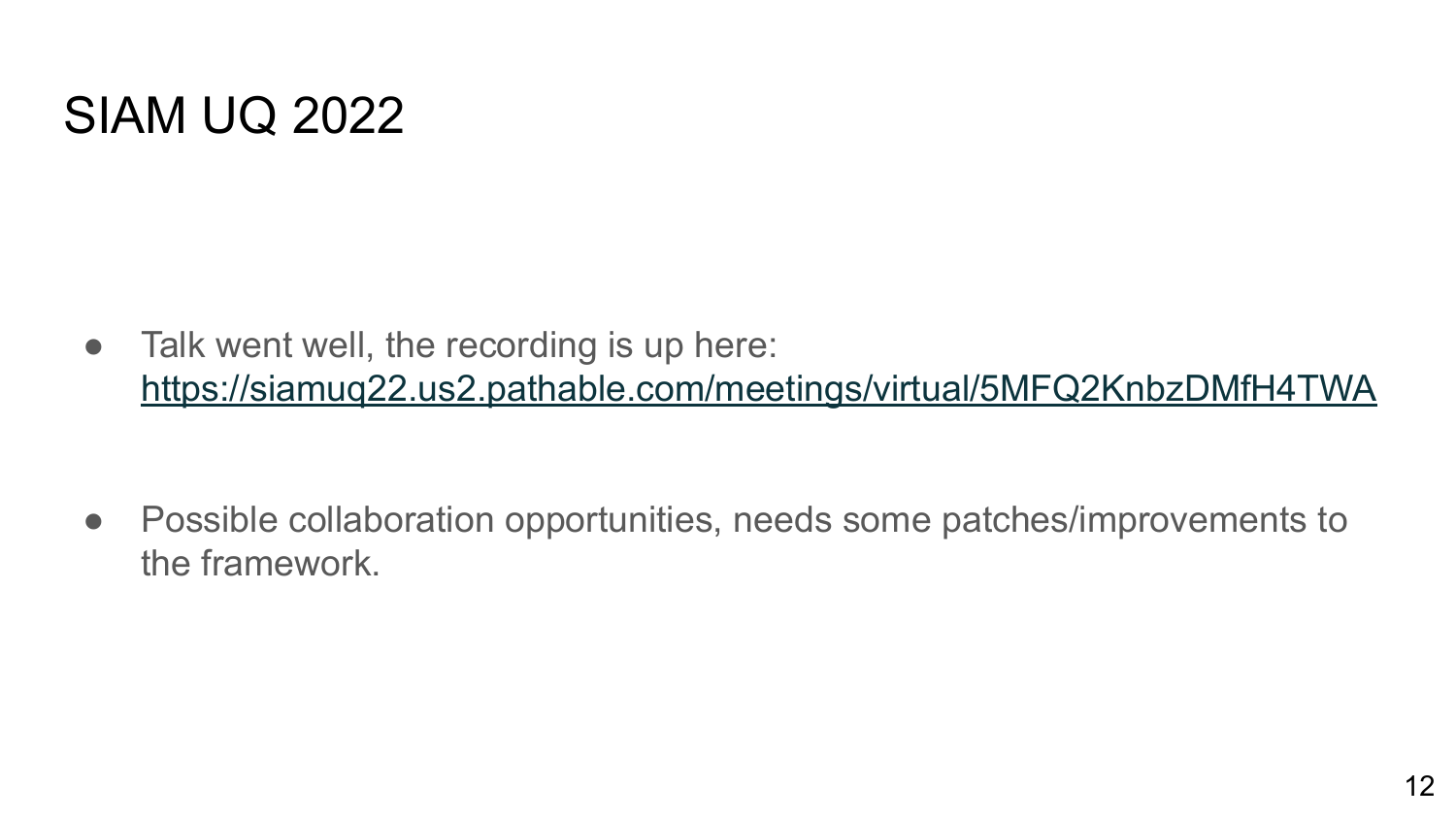# Misc. Clad Features

- Working on adding the following features to the error estimation framework.
	- Default-ing the **SetError** implementation. **Done**
	- Build default **std::abs** cast over errors + other abstractions over clang expression generation. **Done**
	- Error estimation of nested function calls. **Blocked**
		- The DiffMode does not persist over nested function calls.
		- Also the plugin is system needs modification everytime I add some new feature.
		- Also multiple test failures on debug builds due to failed assertions, might be a good idea to check them out.
	- Error printing for **clad::estimate\_error**. **Queued**